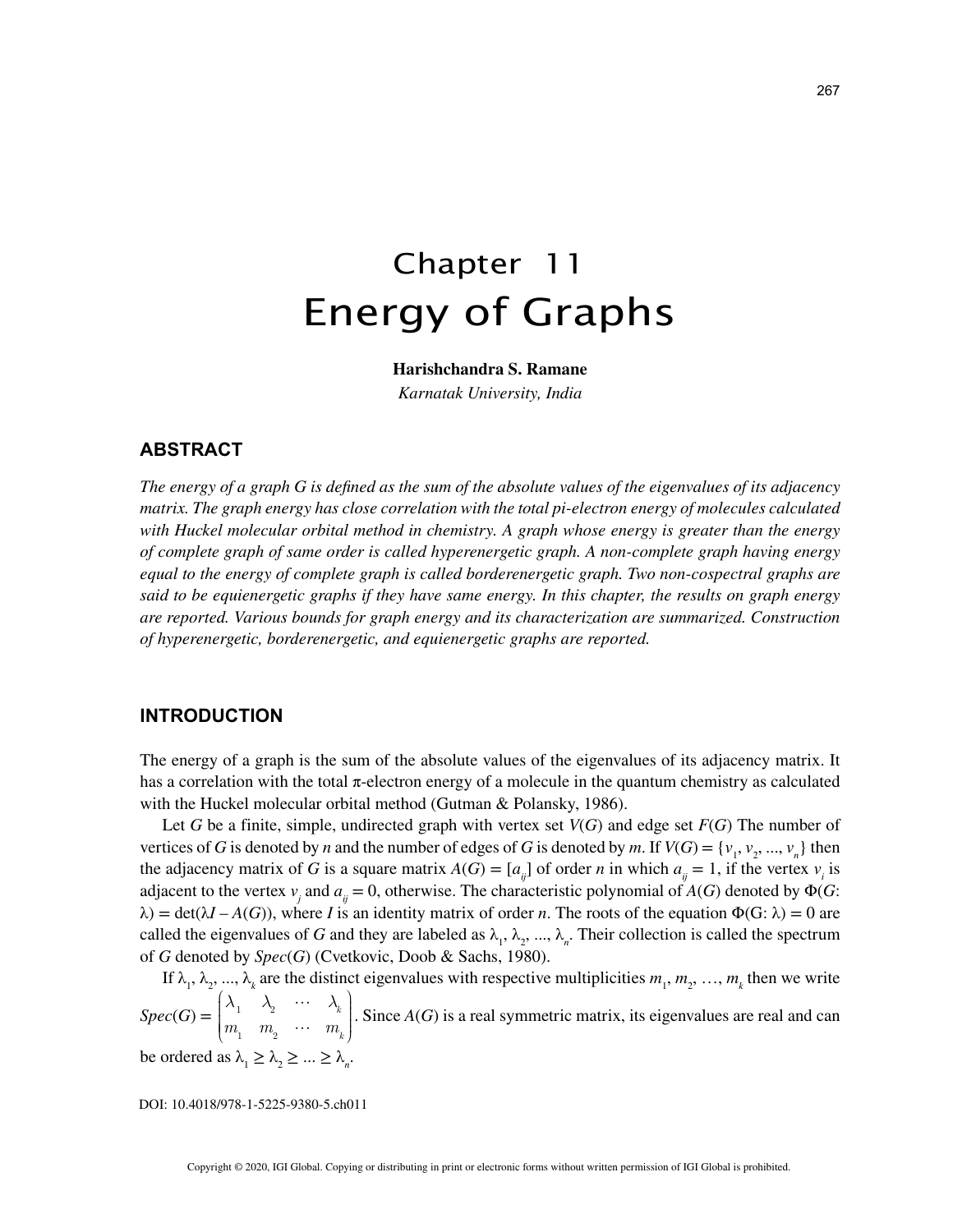Two non-isomorphic graphs are said to be cospectral if they have same spectra. Details about the graph spectra can be found in the book (Cvetkovic, Doob & Sachs, 1980) and for graph theoretic terminology one can refer the book (Harary, 1999).

One of the chemical applications of spectral graph theory is based on the correspondence between the graph eigenvalues and the molecular orbital energy level of  $\pi$ -electron in conjugated hydrocarbons (Gutman & Polansky, 1986).

The molecular graph of a hydrocarbon is obtained as follows: the carbon atoms are represented by the vertices and two vertices are adjacent if and only if there is a carbon-carbon bond. Hydrogen atoms are ignored.

Within the Huckel molecular orbital (HMO) method (Huckel & Quantentheoretische Beitrage zum Benzolproblem, 1931), the energy level of  $\pi$ -electron in molecules of conjugated hydrocarbons are related to the eigenvalues of a molecular graph as  $\varepsilon_i = \alpha + \beta_i$ , where  $\alpha$  and  $\beta$  are empirical constants of the HMO model. The total energy of  $\pi$ -electrons denoted by  $E_{\pi}$  is

$$
E_{_{\pi}}=\sum_{\mathnormal{i}=1}^{n}g_{_{\mathnormal{i}}}\varepsilon_{_{\mathnormal{i}}}\,,
$$

where  $g_i$  is the occupation number with energy  $\varepsilon_i$  and  $g_1 + g_2 + \ldots + g_n = n$ . This yields

$$
E_{\pi} = n\alpha + \beta \sum_{i=1}^{n} g_i \lambda_i \tag{1}
$$

For majority of conjugated hydrocarbons  $g_i = 2$  if  $\lambda_i > 0$  and  $g_i = 0$  if  $\lambda_i < 0$ . Therefore Eq. (1) can be written as

$$
E_{_{\pi}}=n\alpha+2\beta{\sum_{^{+}}\lambda_{_{i}}}\ ,
$$

where  $\sum_{+}$  indicates the summation over positive eigenvalues of the molecular graph.

*Figure 1. Molecule and its molecular graph*